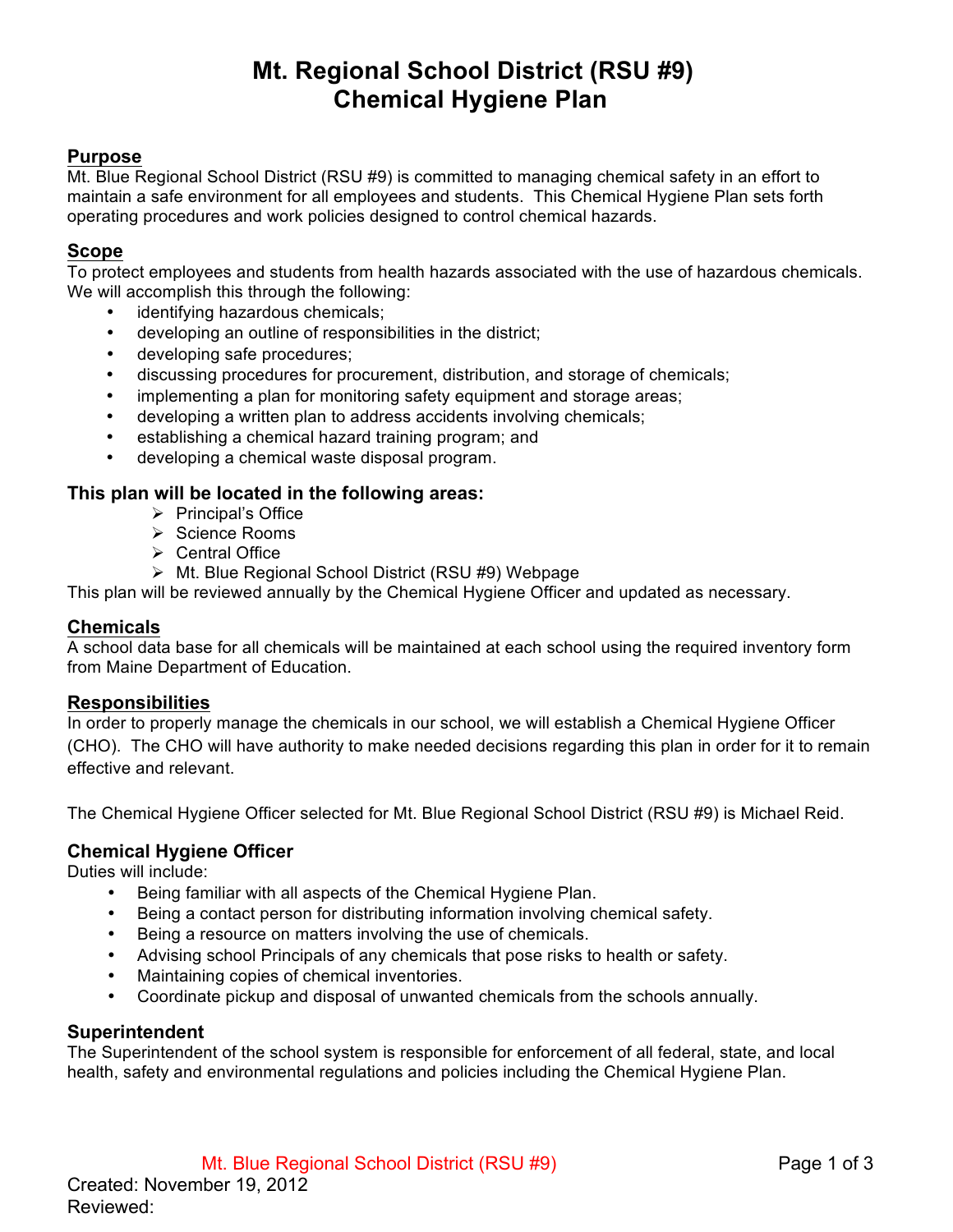# **School Chemical Hygiene Officer**

The Chemical Hygiene Officer is selected by the Superintendent or the building Principal. Their responsibilities include:

- Providing copies of the MSDS sheets for all chemicals in the building as well as a table of contents in the front of the MSDS booklet containing a comprehensive list of all chemicals.
- Monitoring chemical handling and storage procedures.
- Coordinate with others for disposal of unwanted chemicals.

# **School System Employees**

School system employees who are responsible for:

- Participating in training programs provided by the school system and others.
- Maintaining an awareness of health and safety procedures.
- Awareness of location and use of MSDS.
- Using and modeling good personal chemical hygiene habits.
- Reporting accidents, injuries, unsafe practices, and unsafe conditions.
- Providing safety training for all students participating in school laboratories.
- Consulting the CHO prior to bringing any chemical on site.

#### **Students**

Students should adhere to safety procedures and good chemical hygiene habits. They should report accidents and maintain an awareness of health and safety procedures.

# **Safe Operating Procedures**

## **A. Safety Practices**

- MSDS (Material Safety Data Sheets) will be maintained and readily accessible to all occupants.
- The Chemical Hygiene Officer will ensure that all chemicals have an MSDS and proper labeling.
- Appropriate personal protective equipment must be worn to avoid contact with chemicals.
- Chemical splash goggles (NOT impact glasses) must be worn any time chemicals, glassware or open flame are used in the laboratory.
- Ensuring that each lab is equipped with appropriate ventilation.

# **B. Safety Rules**

# **General Laboratory Rules and Procedures**

- The school principal will be contacted when any accident occurs.
- Emergency telephone numbers shall be posted in the chemical storage area.
- Discarding chipped, etched or cracked glassware.
- Teach everyone how to use the eyewash station and shower.
- An accident report shall be completed by the end of the work day.
- Fire extinguishers are accessible and the appropriate type.
- Employees and students shall be knowledgeable of primary and secondary evacuation routes.
- Drinking from lab glassware or other lab vessels is prohibited.
- Eating or drinking is not allowed in the laboratory.
- Cosmetics shall not be applied in laboratories.
- All unlabeled chemicals are prohibited.
- Know the hazards and precautions before using any chemical.
- Follow proper disposal procedures of all chemicals.
- Provide emergency eye wash and showers in labs where needed. Eye wash and showers shall be tested monthly and yearly, respectively.
- All exits, emergency equipment, and master utility controls shall remain clear and unobstructed.